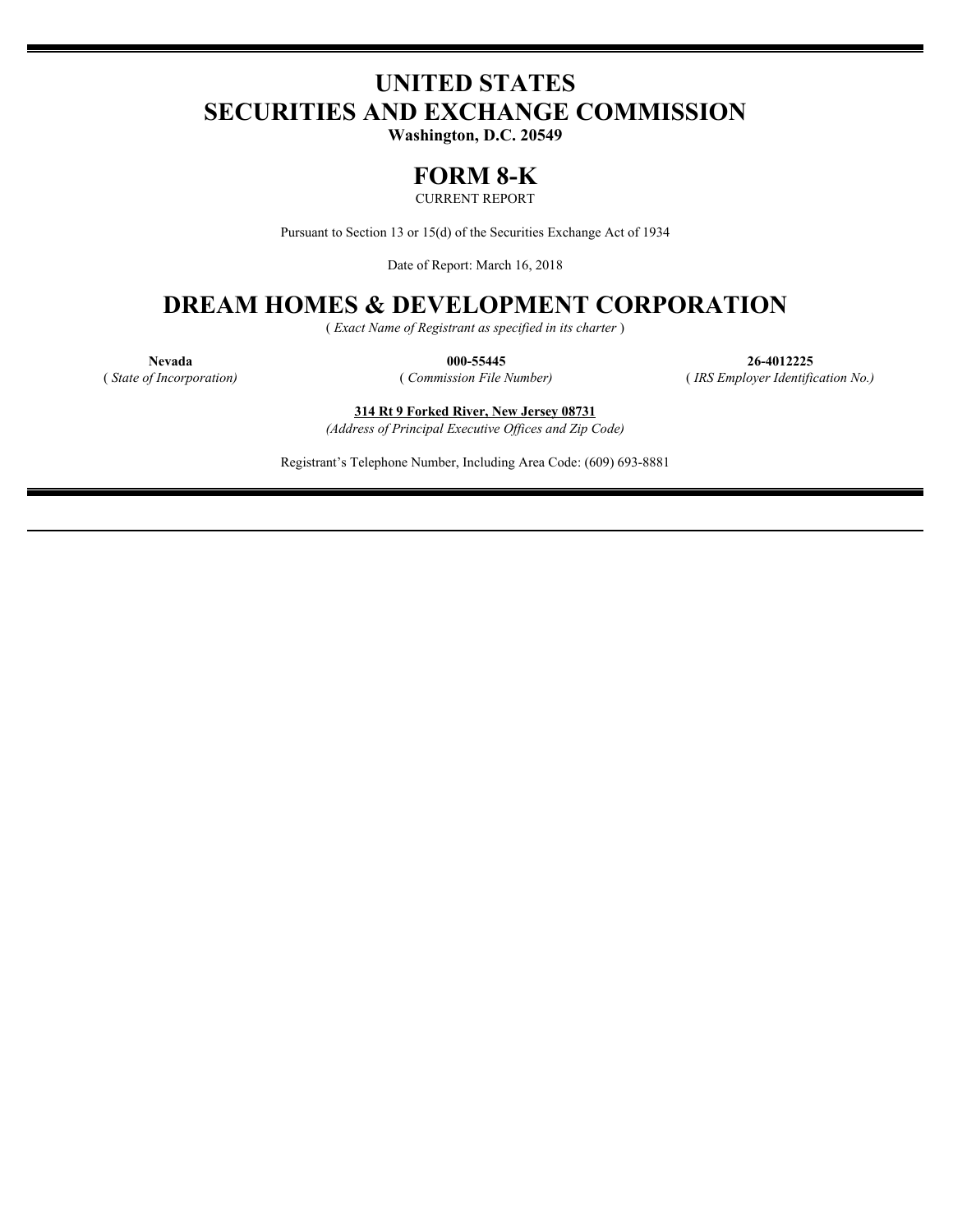#### **8.01 – Other Events**

Dream Homes & Development Corporation (OTCQB: DREM) issued the following press release on Tuesday, March 15, 2018.

#### **Dream Homes & Development Provides Updates on Construction Portfolio and Initiates Investor Awareness Strategy**

FORKED RIVER, NJ – March 15, 2018 – Dream Homes & Development Corporation (OTCQB: DREM), a licensed new home builder and general contractor in New Jersey, is pleased to announce a full progress report concerning its significant and growing new construction portfolio. The Company plans to issue further **S.01 – Other Events**<br> **Dream Homes & Development Corporation (OTCQB: DREM)** issued the following press release on Tuesday, March 15, 2018.<br> **Dream Homes & Development Provides Updates on Construction Portfolio and Initiat** DREM stock. Other Events<br>
2. Dream Homes & Development Powides Updates on Construction Poerfolio and Initiates Investor Awareness Strategy<br>
2. RD RIVER, NJ – Murch 15, 2018 – Dream Homes & Development Corporation (OTCQ)E: DREM), a lic = Other Events<br>
m Homes & Development Provides Updates on Construction Portfolio and Initiates Javeston Tuesday, March 15, 2018.<br>
KED NIVER, NJ = Alsen 1: 2018 - Denomination Coronal Homes AD received more than the state

Dream Homes announces updates on the following projects and developments in the business:

- 1. A third revised letter of intent has just been offered to acquire 70 townhouse lots in Bayville, NJ. Discussions have been active since October of 2017 and this transaction is moving forward towards a contract. This property is approved and unimproved. The project is slated to begin in mid-2018 and has a retail value of \$17 million.
- 2. A new letter of intent has just been offered to acquire property to develop 15 single family homes in Bayville, NJ and is moving forward to contract. This property is unapproved and unimproved. The project is slated to begin in late 2018 and has a retail value of \$6 million.
- successful resulting in over 38 new active prospects, of which 22 homeowners were interested in having new homes built or their existing homes elevated and renovated.

In addition to these new planned developments, Dream issues the following progress report:

- November 13. A planning board hearing for preliminary and final site plan and subdivision approval occurred on December 11, 2017, which produced input and comments from the Planning Board as well as surrounding homeowners. It is anticipated that this project will be heard again on the May 2018 meeting. Sales at retail for this development should be in the \$16 million-dollar range.
- Dream submitted a use variance to the Board of Adjustment in Berkeley Township for approval on 13 single family lots, which are fully improved. This application was deemed complete by the town engineer and is scheduled for hearing on April 11, 2018. Assuming zoning approval, a planning board Iomes & Development Provides Unduits on Construction Porfolio and latitates Investor Avenuences Strategy be RIVER, NJ - Means 15, 2018 - Dressen Homes & Development Coroners of the construction for location and the compari fourse & Development Provides Updates on Construction Portfolio and Initiates Investor Awareness Strategy<br>SUPR, VJ - Mech 15, 2018 - Dream Bones & Development Copyration (OTCOS: DREM), a licensed now too both the company p throughout. Sales at retail for this development are projected to be in the \$4 million-dollar range.
- Dream added 14 new clients for elevation & renovation work since November 1, 2017. Two of the new projects are in townships where Dream has not previously worked, three were from client referrals and two others were "rescue projects" where Dream was called in to complete projects other builders had abandoned.

divisions, as well as strong additions to our personnel infrastructure which have begun to bear fruit."

Dream Homes unstances update on the following projects and decelayereds in the bothers:<br>
A minit existed letter and interesting the both and solicit of the syaristic product bein in the project is simolate being in the 20 Mr. Simonelli added, "Our business model over the last year has been focused on increasing the new home and new development portion of our business, until it represents 50% - 70% of our entire revenue stream, from the current level of 20%. New home development has a much greater scalability and growth potential than elevation/renovation work. We have enjoyed steady growth in the renovation/elevation portion of the Company and anticipate that by year end 2018 each part 2. A reached with the two there is a control to a constraint on each prior is such a forest in the REF (First) the such as the REF (First) is the Construction of the Construction and the Construction and the Construction represent over 70% of revenue."

Mr. Simonelli concluded, "We're excited about these new developments, as well as the cutting-edge construction technologies we're employing to create healthier, safer, more energy efficient homes. We are looking forward to continued strong growth in New Jersey for many years to come."

Note: Correction from our press release issued Tuesday, March 13, 2018: It was incorrectly stated that "the RREM Program in NJ announced a hard deadline for grant recipients of October 29<sup>th</sup>, 2018." The correct language is as follows: There is no hard RREM deadline, but rather it is a FEMA deadline and an ICC (increased cost of compliance) insurance deadline.